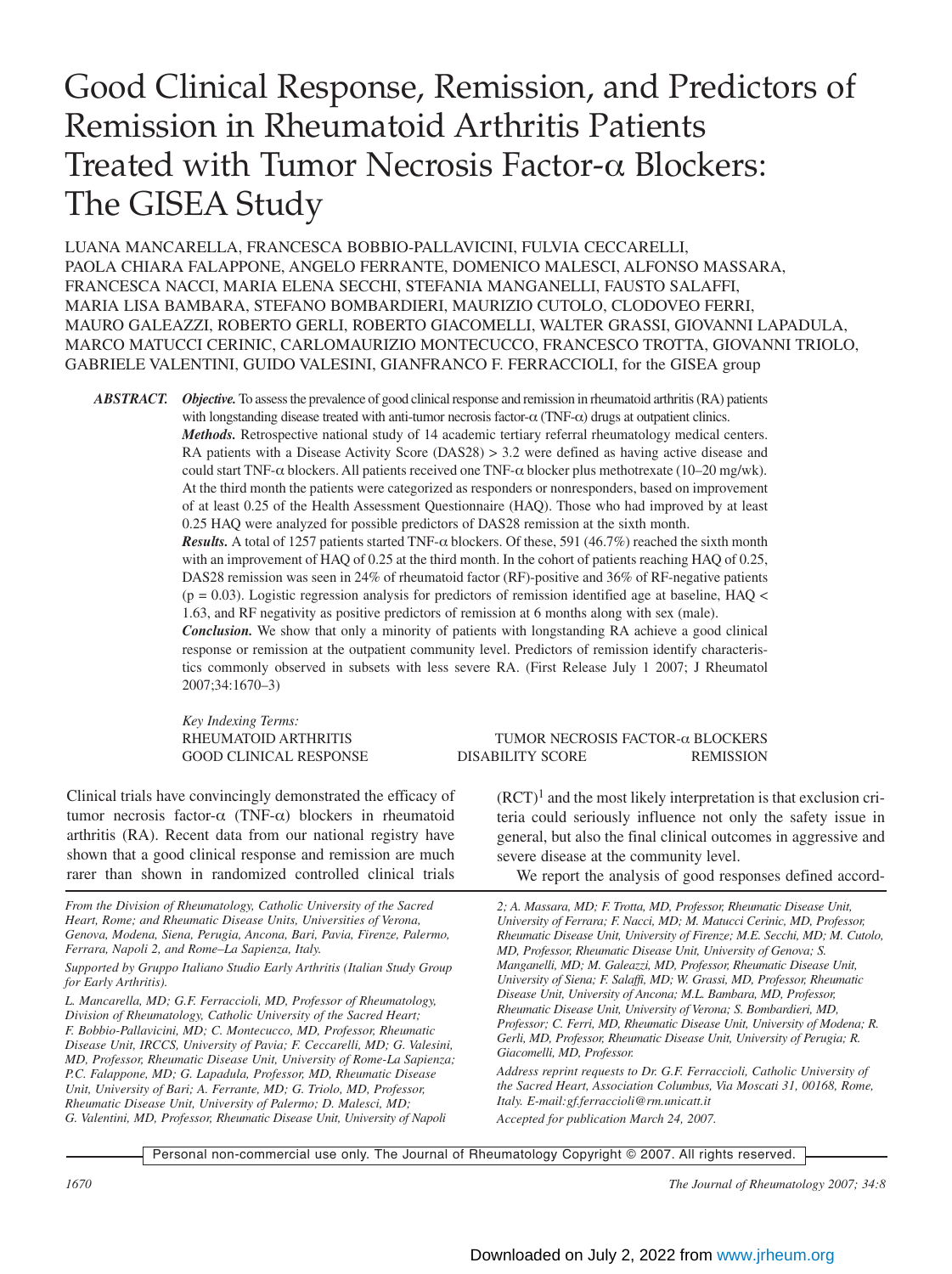ing to European League Against Rheumatism (EULAR) criteria and the predictors of remission in a cohort of patients with RA treated with TNF- $\alpha$  blockers at a community level. Our aim was to analyze the percentage of good EULAR response and of remissions, calculated using Disease Activity Score (DAS) values, and the predictors of remission in patients who had a clinically meaningful response after at least 6 months of treatment with a TNF- $\alpha$  blocker.

### **MATERIALS AND METHODS**

*Patients.* All the analyzed patients were enrolled at tertiary referral medical centers (university hospitals) and followed at the community clinics of the rheumatology units of 14 university medical centers spread over the whole country. The study was retrospective and reflects the common practice of using anti-TNF- $\alpha$  drugs at the community level. The criterion to receive TNFα blockers was active RA disease with a Disease Activity Score (DAS28) > 3.23-5 despite treatment with conventional disease modifying antirheumatic drugs (DMARD) alone or in combination. All patients in RCT at the different centers and all patients with a DAS of low disease activity were excluded. All the recruited patients had regular followups (monthly or bimonthly assessments) over the next 6 months, in which clinical data [pain, swollen and tender joint counts, Health Assessment Questionnaire (HAQ), patient and physician global assessments, sex, age, age at onset, disease duration)] and laboratory measures [erythrocyte sedimentation rate (ESR), C-reactive protein (CRP), rheumatoid factor (RF)], and all the safety hematology and biochemical measures, were obtained. Infliximab was given to 27%, etanercept to 49%, and adalimumab to 24% of the patients. All patients who presented adverse reactions or who missed the followup examinations (poor compliance) were excluded from the analysis. The Italian guidelines suggest that once a 3-month trial does not result in a clinically meaningful improvement, treatment with the biologic drug should be stopped. Some patients were switched to another biologic drug (one study has already been published<sup>6</sup>), some continued combination of DMARD, and some entered other trials.

*Study protocol.* At study start we decided that in order to obtain the strongest information on predictors of remission, we should have the whole cohort analyzed for efficacy and safety; and only those reaching at least a clinically meaningful response on HAQ, which according to the literature can be between 0.2 and 0.3, should be analyzed for possible predictors of remission. We selected  $0.25$  as the cutoff value<sup>4</sup>. During the study all the patients that did not achieve HAQ improvement at the third month were not examined further for predictors of response. A good EULAR response and remission were defined on the basis of the DAS score; a low disability score of HAQ at < 0.5 was also used to define the patients achieving disability remission or not<sup>6,7</sup>.

*Statistical analysis.* The statistical analysis was carried out using the SPSS program (SPSS, Chicago, IL, USA). Means, standard deviations, and differences among the means between groups were analyzed by Wilcoxon and Mann-Whitney tests for unpaired data. Categorical variables were analyzed using chi-square test or Fisher's test, depending on sample size restrictions, and the odds ratios (OR) with 95% confidence intervals (95% CI) were calculated. A multiple logistic regression using SPSS 11.0 was employed to detect the influence on the dependent variable on remission and good-health status by the independent variables that reached the value of  $p < 0.25$  at the univariate analysis. The values are expressed as OR (95% CI). The diagnostic values of the clinical variables were assessed considering the mean values for some variables (age, age at onset, disease duration, tender joint count, swollen joint count, HAQ) or the normal values (ESR < 28 mm/h, CRP < 5 mg/l, RF < 20 IU/ml) as cutoff points. The analysis normalized the results as a function of the intake, or not, of steroids. We used a stepwise backwardelimination procedure, following the method suggested by Hosmer and Lemeshow. The chi-square test and the Hosmer-Lemeshow test were used to assess the fitting of the model. A value of  $p < 0.05$  was considered statistically significant.

#### **RESULTS**

Of 1257 patients with longstanding RA starting TNF- $\alpha$  blocker therapy, only 682 reached the sixth month (54.25%). The others dropped out because of lack of efficacy or side effects. More particularly, 32% did not obtain significant clinical benefits and dropped out because of inefficacy; 14% had adverse events (8% skin reactions, 2% infusion reactions, 4% others: infections, hematologic, hepatic, gastrointestinal) and decided not to continue. Of the 682, 91, despite achieving the 0.25 HAQ improvement, could not be carefully assessed over time in terms of total clinical and laboratory variables and therefore were excluded. Given the entry criteria, when comparing the clinical and laboratory measures of the excluded cohort versus those of the studied cohort, the only slight difference was in the percentage of patients taking steroids (54% vs 49%). Five hundred ninety-one (46.75% of the whole cohort) had regular bimonthly assessments of clinical and laboratory measures and at least a 0.25 improvement in the HAQ score (Table 1). This was the cohort that we decided to analyze further. In this cohort the female:male ratio was 2.16 (404:187), mean age was  $53.3 \pm 12.7$  years, and mean HAO score at baseline was 1.63 ( $\pm$  0.6). At baseline 467 were RF-positive and 124 were RF-negative (Table 1). Among the RF-positive and RF-negative, DAS28 < 2.6 was reached in 24% and 36%, respectively  $(p = 0.03)$ , and a good EULAR response was seen in 37% versus 50%, respectively ( $p = 0.01$ ) (Table 2). We then analyzed more closely the cohort of 591 patients who during the first 3 months achieved HAQ improvement of at least 0.25, to identify the predictors of remission. Overall, 61 men (32%) and 97 women (24%) achieved remission and the difference between sexes was statistically significant ( $p = 0.032$ ). The mean values of the variables were taken as cutoff values in the logistic regression analysis: age (53 yrs), age at disease onset (41.5 yrs), sex, disease duration (12 yrs), RF test (positive or nega-

*Table 1.* Characteristics of 591 patients with rheumatoid arthritis at baseline.

| Variables                      |                   |
|--------------------------------|-------------------|
| Women $(\% )$                  | 404 (67)          |
| Age $(yrs)$                    | $53.3 \pm 12.7$   |
| Age at diagnosis (yrs)         | $41.5 \pm 13.7$   |
| Duration of disease (yrs)      | $11.6 + 7.6$      |
| Swollen joints (n)             | $10.4 + 7.1$      |
| Tender joints (n)              | $17.1 + 9.4$      |
| HAQ score                      | $1.625 \pm 0.661$ |
| DAS <sub>28</sub>              | $5.9 \pm 1.2$     |
| $ESR$ (mm/h)                   | $41.2 + 25.0$     |
| Patients taking steroids       | 49%               |
| (median mg, range)             | $5(1-7.5)$        |
| C-reactive protein positivity* | 72.4%             |
| RF positivity (% patients)**   | 79%               |

\* CRP > 5 mg/l; \*\* RF > 20 IU/ml. HAQ: Health Assessment Questionnaire; DAS: Disease Activity Score; ESR: erythrocyte sedimentation rate; RF: rheumatoid factor.

Personal non-commercial use only. The Journal of Rheumatology Copyright © 2007. All rights reserved.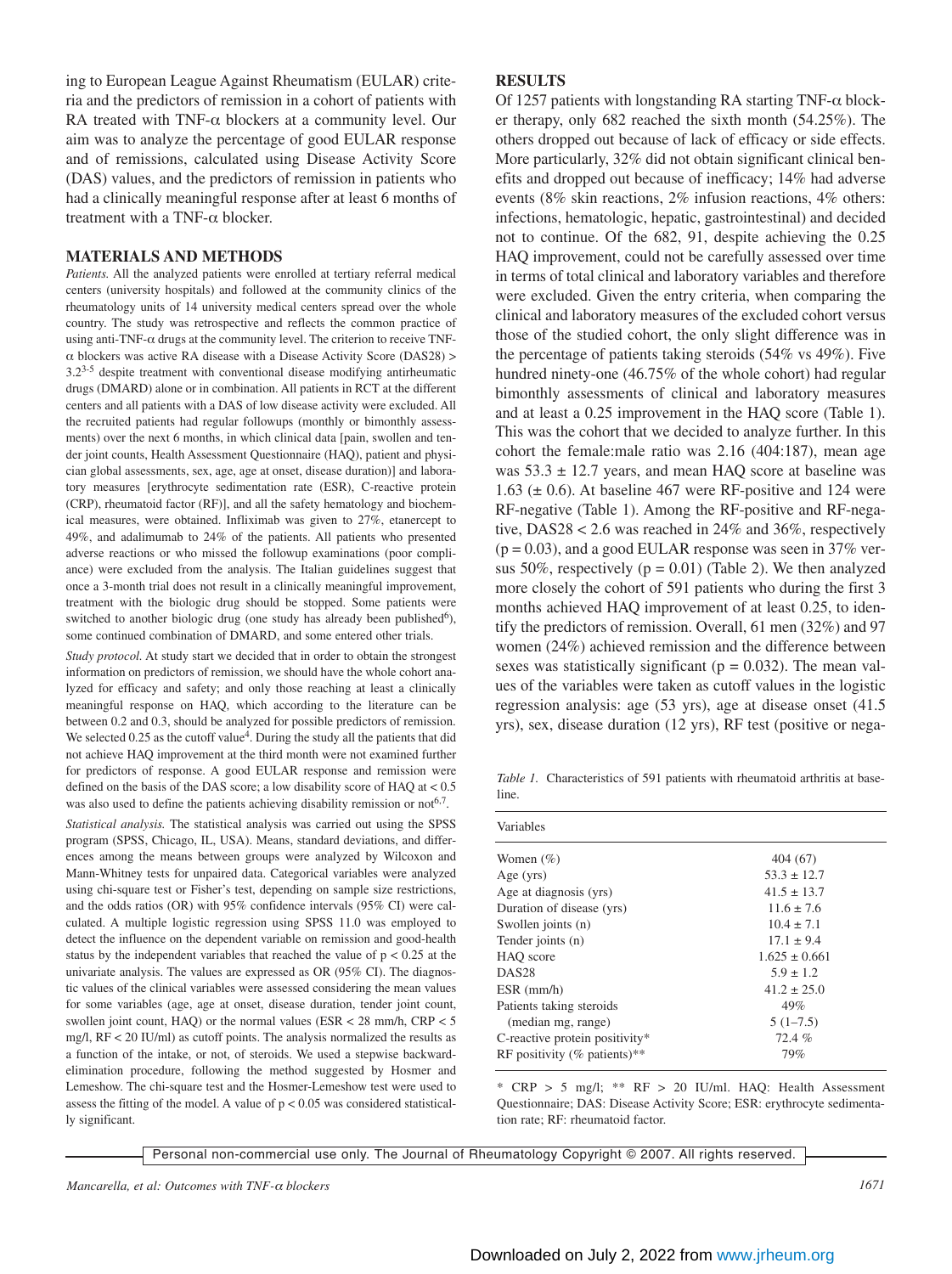*Table 2.* Characteristics of patients with rheumatoid arthritis at baseline.

| Variables                 | <b>RF</b> Positivity<br>$(n = 467)$ | <b>RF</b> Negativity<br>$(n = 124)$ | р    |
|---------------------------|-------------------------------------|-------------------------------------|------|
| Sex, % women              | 66                                  | 70                                  |      |
| Age $(yrs)$               | $53.6 \pm 12.9$                     | $53.1 \pm 12.8$                     | 0.63 |
| Age at diagnosis (yrs)    | $41.8 \pm 13.5$                     | $41.1 \pm 15.0$                     | 0.73 |
| Duration of disease (yrs) | $11.8 \pm 7.5$                      | $12.0 \pm 8.1$                      | 0.87 |
| Swollen joints (n)        | $10.6 \pm 7.4$                      | $9.3 + 6.1$                         | 0.15 |
| Tender joints (n)         | $17.4 \pm 9.5$                      | $15.4 \pm 8.8$                      | 0.05 |
| HAO score                 | $1.7 \pm 0.7$                       | $1.5 \pm 0.6$                       | 0.04 |
| DAS <sub>28</sub>         | $6.0 \pm 1.2$                       | $5.7 \pm 1.1$                       | 0.02 |
| $ESR$ (mm/h)              | $41.5 \pm 4.5$                      | $39.9 \pm 7.2$                      | 0.40 |
| C-reactive protein (mg/l) | $22.6 \pm 24.8^*$                   | $19.6 \pm 22.9$                     | 0.06 |

For abbreviations, see Table 1.

*Table 3.* EULAR response according to DAS28 < 2.6 at the sixth month followup.

|           | EULAR Response RF-Positive Patients*, RF-Negative Patients, p<br>$n(\%)$ | $n(\%)$ |       |
|-----------|--------------------------------------------------------------------------|---------|-------|
| Good      | 164(37)                                                                  | 60(50)  | 0.01  |
| Moderate  | 241 (54)                                                                 | 45 (37) | 0.001 |
| Remission | 112(24)                                                                  | 43 (36) | 0.03  |

EULAR: European League Against Rheumatism.

*Table 4.* Significance of the various factors predictive of remission (DAS28 < 2.6) at univariate analysis.

| <b>Baseline Variables</b>            | $p*$  | Univariate Analysis,<br>OR (95% CI) |
|--------------------------------------|-------|-------------------------------------|
| <b>Sex</b>                           | 0.032 | $0.659(0.450 - 0.965)$              |
| Age ( $\geq$ 53 yrs)                 | 0.017 | $0.584(0.334 - 0.899)$              |
| Age at diagnosis ( $\geq 41.5$ yrs)  | 0.659 | $0.794(0.288 - 2.189)$              |
| Duration of disease ( $\geq 12$ yrs) | 0.577 | $1.112(0.767-1.612)$                |
| Swollen joint count $( \ge 10)$      | 0.820 | $1.037(0.714 - 1.507)$              |
| Tender joint count ( $\geq 17$ )     | 0.848 | $1.043(0.723 - 1.507)$              |
| HAO score ( $\geq 1.63$ )            | 0.001 | $0.537(0.370 - 0.779)$              |
| RF (positivity)                      | 0.025 | $0.612(0.398 - 0.940)$              |
| C-reactive protein ( $\geq 5$ mg/l)  | 0.141 | 1.378 (0.899-2.110)                 |

\* Significance calculated using the chi-squared test.

*Table 5.* Stepwise logistic regression analysis of predictive factors of remission at baseline.

| <b>Baseline Variables</b> | OR (95% CI)         |
|---------------------------|---------------------|
| Age ( $\geq 53$ yrs)      | $0.64(0.44 - 0.94)$ |
| HAO score ( $\geq 1.63$ ) | $0.56(0.38 - 0.83)$ |
| RF (positivity)           | $0.61(0.39-0.96)$   |

Hosmer-Lemeshow test:  $p = 0.935$ . Hosmer-Lemeshow test:  $p = 0.554$ .

tive), swollen joint count ( $n = 10$ ), tender joint count ( $n = 17$ ), and  $HAQ (= 1.63)$ , while for CRP we only considered whether it was positive or negative (Table 4). These were the components of the logistic regression model for remission according to the DAS28 value. The best independent predictors of remission were sex (male), age of the patient  $<$  53 yrs (OR 0.6, 95%) CI 0.4–0.90), RF negativity (OR 0.6, 95% CI 0.4–0.96), HAQ  $<$  1.63 (OR 0.5, 95% CI 0.38–0.8) at baseline (Table 5). Finally, we analyzed the percentage of patients achieving a low disability score, defined as HAQ < 0.5: it was achieved in 282 patients (48% of the cohort of 591) and among these 45.4% were RF-positive and 58.1% were RF-negative ( $p = not$ ) significant).

# **DISCUSSION**

The most important finding of this dataset analysis is that the percentage of patients who continued their therapy up to the sixth month was  $< 60\%$  and that DAS remission was much lower than previously reported in  $RCT^{8,9}$ . Recently, the Cochin dataset has shown that 64% of their patients (RA and spondyloarthropathies) continued their treatment at 1 year, with RA patients responding less well than spondyloarthritis patients<sup>10</sup>. Of potential interest, however, is the fact that even at the outpatient clinics (which can be considered community level in our country), despite being tertiary referral centers because of the direct access from general physicians, half the patients reached a clinically meaningful result as defined by a HAQ improvement of 0.25. Therefore patients in clinical practice are not representative of those recruited in clinical trials and certainly do not reach the outcomes that have been provided in  $RCT^{11,12}$ . Among these, remission was observed in a small percentage of patients with a long disease duration.

The most important bias of our study is that we lost a high percentage of patients starting TNF- $\alpha$  blockers, and for this reason decided to analyze possible predictors only considering the cohort of patients that had achieved at least a clinically meaningful response in the first period of treatment. Since the percentage of remission is generally low at the community level, patients who do not achieve at least the lowest clinically meaningful result would certainly confound the identification of predictors. Given that patients should have achieved at least a clinical benefit, the profile of the best responder was quite clear. This profile may be of help in clinical practice, and certainly it identifies patients with a low severity profile. Even more important when looking at the best predictors of remission at baseline, we could identify age at baseline (< 53 yrs), baseline HAQ  $(< 1.63)$ , and RF negativity as possible identifiers of the best responder. From our results it seems that male patients with RA seem to benefit more from anti-TNF- $\alpha$ strategies than do female patients $13$ .

A very similar percentage of remission was seen and a low DAS arose as the best predictor of remission in the RABBIT registry along with a HAQ score < 1.75, but in the German registry a higher age reduced the chance of remission $14$ .

Personal non-commercial use only. The Journal of Rheumatology Copyright © 2007. All rights reserved.